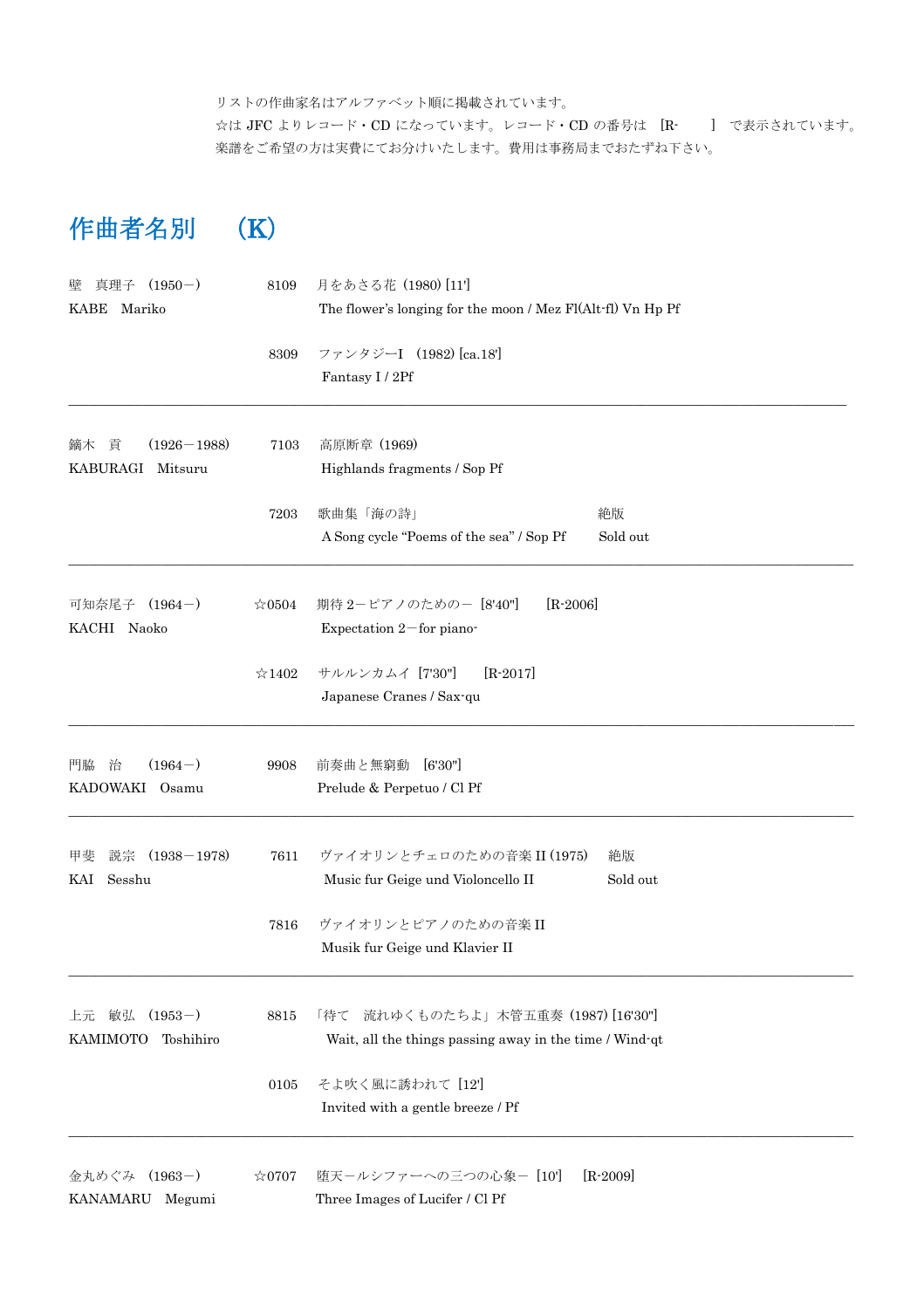|                                                    |                | "Three poems by Bocho Yamamura"<br>I $\cdot$ In the blue sky $\mathbb{I} \cdot$ Mandala $\mathbb{II} \cdot$ Prayer / Sop Pf |
|----------------------------------------------------|----------------|-----------------------------------------------------------------------------------------------------------------------------|
| 潮兒<br>$(1948-)$<br>金田<br>KANETA Choji              | S-8202         | 天啓-I (1981) [20]<br>絶版<br>Revelation I / Orch<br>Sold out                                                                   |
|                                                    | $\&8316$       | $[R - 8601]$<br>アドラスィオン II (1979)<br>[10]<br>Adoration II / 2Vn                                                             |
|                                                    | 8516           | セレクション II<br>$(1983)$ $[12]$<br>絶版<br>Selection II / Mba Pf<br>Sold out                                                     |
|                                                    | 8809           | トゥランスフィギュラスィオン・II (1988) [16']<br>絶版<br>Transfiguration II pour flute (Picc-fl) and 20-gen<br>Sold out                      |
|                                                    | 9210           | 「魔鏡・II」 - ユーフォニウムと打楽器の為の- (1990) [19']<br>絶版<br>Sold out<br>Makyo · II / Fuph Perc                                          |
| 成就 (1942-2019)<br>金田<br>KANEDA Shigenari           | $\approx 9408$ | リブ III (クラリネット、チェロとピアノのための) [12] [R-9501]<br>Live III / Cl Vc Pf                                                            |
|                                                    | ☆9510          | $[R-9601]$<br>リブ フルートとピアノのために<br>絶版<br>Live / Fl Pf<br>Sold out                                                             |
|                                                    | $\approx 9703$ | トランス (ヴァイオリンとピアノのための) (1990)[14]<br>$[R-9901]$<br>Trans / Vn Pf                                                             |
|                                                    | $\approx 9909$ | ヴァイオリンとピアノのためのソナタ [12] [R-2002]<br>Sonata for violin and pianoforte                                                         |
| $(1937-)$<br>晋<br>金子<br><b>KANEKO</b><br>Shin-ichi | 9208           | 最後の一葉 [8'12"]<br>The Last Leaf for Alto-saxophone & Piano                                                                   |
|                                                    | 9511           | リノリウム版画 [6'30"]<br>Happy birthday, Picasso / Sax Synth Computer                                                             |
|                                                    | 0204           | グラウンド・ゼロ [ca.9']<br>Ground Zero / Alto-sax, Perc                                                                            |
| 豊<br>$(1931-)$<br>金藤<br><b>KANETOH</b><br>Yutaka   | 8207           | ヴァイオリンソナタ第2番 (1977) [16'ca.]<br>Sonata for violin and piano No.2                                                            |

☆1001 「山村暮鳥の三つの詩」 Ⅰ・青空に Ⅱ・曼荼羅 Ⅲ・いのり (2009) [10'52"] [R-2011]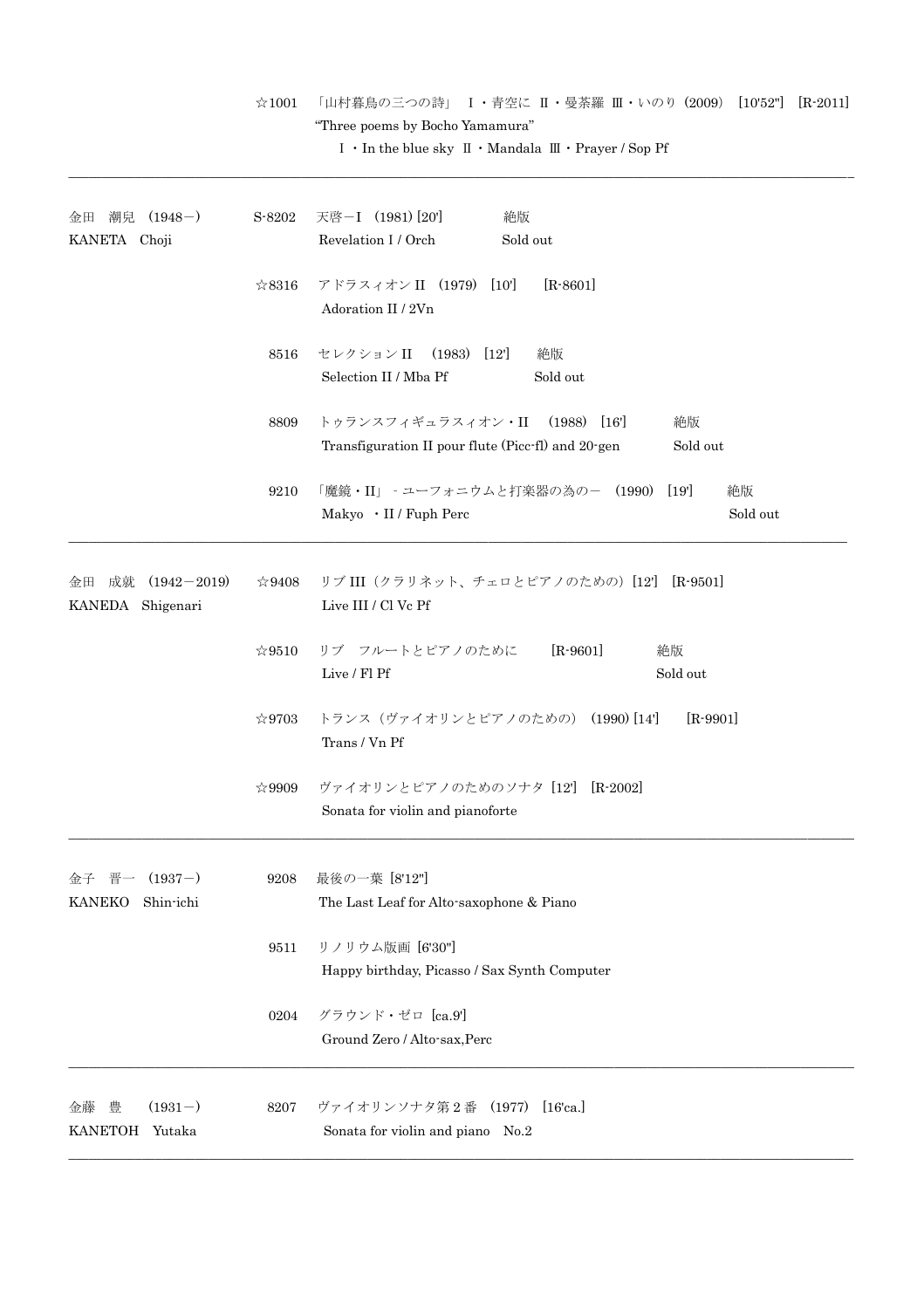| 由弘 (1953-)<br>菅野                          | 7903           | 冬の神話 (1978) [21'09"]                                                                                |
|-------------------------------------------|----------------|-----------------------------------------------------------------------------------------------------|
| Yoshihiro<br>KANNO                        |                | Mythe d'hiver 2' / 2Sop Mez Ten Chor Perc                                                           |
|                                           |                | ☆8003 「ストラトスフェール」 - コントラバス、ピアノ、ハープ、打楽器の為の-(1978) [20'11"]                                           |
|                                           |                | Stratosphere / Cb Pf Hp Perc [R-8201]                                                               |
|                                           | 8502           | 星の死 (1983) [14]                                                                                     |
|                                           |                | Extinction of a star / Vn Pf                                                                        |
|                                           |                |                                                                                                     |
|                                           | 9209           | 「風鐸」-ヴァイオリンとパーカッションのための- (1992) [ca.9']<br>絶版<br>"Timeless Bells in the Wind" / Vn Perc<br>Sold out |
|                                           |                |                                                                                                     |
| 柏木 俊夫 (1912-1994)                         | 7304           | 絶版<br>那珂秀穂<br>訳詩 中国歴朝<br>閨秀詩抄 (1944)                                                                |
| KASHIWAGI Toshio                          |                | Selected poems of Chinese poetesses / Sop Pf<br>Sold out                                            |
|                                           |                |                                                                                                     |
| 片柳 英男 (1939-)                             | 7707           | 迦陵頻伽 [23'~25']                                                                                      |
| KATAYANAGI Hideo                          |                | Kalavinka / Pf                                                                                      |
|                                           |                |                                                                                                     |
| 加藤由紀子 (1926-)                             | 9211           | 無伴奏バイオリンのための3つの小品 [13'30"]                                                                          |
| KATO Yukiko                               |                | 3 Pieces for an unaccompanied violin                                                                |
|                                           | 0005           | ピアノの為のソナタ [13]<br>絶版                                                                                |
|                                           |                | Sonata for piano<br>Sold out                                                                        |
|                                           |                |                                                                                                     |
| $(1948-)$<br>香月<br>修                      | $\approx 7906$ | 三好達治による三つの歌 (1974) [14'41"]<br>$[R - 8002]$<br>絶版                                                   |
| KATSUKI<br>Osamu                          |                | Three poems from Tatsuji Miyoshi / Vo Pf<br>Sold out                                                |
|                                           | 0006           | 独奏バイオリンのための詩曲 [11'30"]                                                                              |
|                                           |                | Poem for solo violin                                                                                |
|                                           |                |                                                                                                     |
|                                           | 0804           | 「詩曲Ⅲ」ヴァイオリン・ヴィオラ・チェロ・ピアノのための (2006) [17'30"]<br>Poem III / Vn Va Vc Pf                              |
|                                           |                |                                                                                                     |
|                                           | 1502           | 「詩曲 IV」-ピアノ ソロのための [8'30"]                                                                          |
|                                           |                | Poem IV-for Piano solo                                                                              |
|                                           |                |                                                                                                     |
| $(1949-)$<br>川辺真<br><b>KAWABE</b><br>Shin | 0505           | 日本のメロディーによる3つのエチュード [14]<br>Three etudes from Japanese folk tunes / Fl Ob Cl Hrn Bn                 |
|                                           |                |                                                                                                     |
| $(1952-)$<br>川手<br>誠                      | 9605           | ピアノのための映像[10'~14']                                                                                  |
| <b>KAWADE</b><br>Makoto                   |                | Image for the piano                                                                                 |
|                                           |                |                                                                                                     |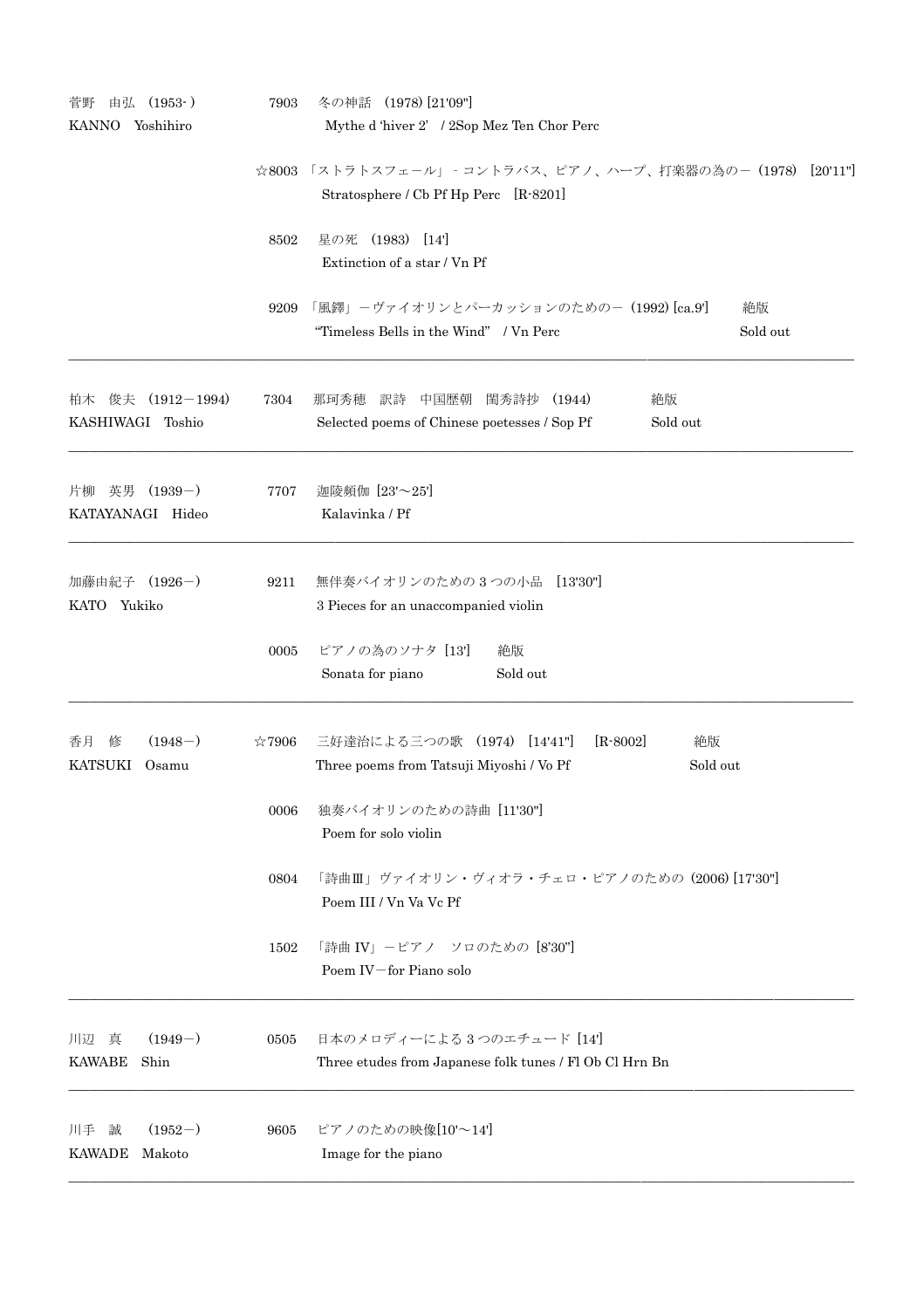| 川島<br>素晴                                  | $(1972-)$<br>KAWASHIMA Motoharu | S-9701                                                                               | Dual Personality-打楽器独奏と2群のオーケストラのためのー<br>Dual personality / Perc 20rch                                               |
|-------------------------------------------|---------------------------------|--------------------------------------------------------------------------------------|----------------------------------------------------------------------------------------------------------------------|
| 貴島<br>KIJIMA Kiyohiko                     | 清彦 (1917-1998)                  | 8104                                                                                 | セロとピアノのためのソナタ (1980) [ca.18']<br>Sonata for violoncello and piano                                                    |
|                                           |                                 | 9006                                                                                 | 三重奏曲 ヴァイオリン、チェロとピアノのために (1990) [22]<br>Trio for violin, cello and piano                                              |
|                                           |                                 | 9305                                                                                 | チェロとピアノのためのソナタ第二番 (1992) [18]<br>Sonata for cello and piano No.2                                                     |
| 吉川 和夫 (1954-)<br>KIKKAWA Kazuo            |                                 |                                                                                      | ☆8114 「プー・ティー・ウイッ」フルートのためのポストリュード (1980) [10']<br>$[R - 8202]$<br>"Poo-tee-weet" Postlude for flute                  |
|                                           |                                 | 8404                                                                                 | ソロ・フルートのためのプレリュードI·II (1979) [19]<br>Prelude I · II / Fl                                                             |
|                                           |                                 | 9012                                                                                 | 弦楽四重奏曲「ノクターン」(1989) [ca.17]<br>Nocturne / Str-qu                                                                     |
| 雅春<br>菊地<br>KIKUCHI Masaharu              | $(1938-)$                       | 7016                                                                                 | マリンバとコントラバス、バスドラムのための音楽「地うた」(1969) [13'40"]<br>絶版<br>Music for marimba, contrabass and bassdrum "Ji-uta"<br>Sold Out |
|                                           |                                 | 8413                                                                                 | ティンパニと四楽器のための「片耳の大鹿」(1978)[7]<br>絶版<br>A big deer with an ear / Timp Fl Cl Mba Cb<br>Sold out                        |
| $(1964-)$<br>幸夫<br>菊池<br>KIKUCHI<br>Yukio | $\&$ S-9301                     | $[R - 2009]$<br>ピアノと管弦楽のための「曜変」<br>Yohen / Pf Orch                                   |                                                                                                                      |
|                                           | 0805                            | 連禱~2台ピアノのための~(2003 / 2008 revised) [ca.15']<br>絶版<br>Litany for 2 pianos<br>Sold out |                                                                                                                      |
|                                           |                                 | 1802                                                                                 | 歎月抄~独奏チェロとピアノのための~ (2011)<br>$[12]$<br>Tangetsu-shō for violoncello and piano                                        |
| 雅信<br>木村<br>KIMURA Masanobu               | $(1941-)$                       | $\approx 8504$                                                                       | $[R-9001]$<br>リチェルカーレ Op.151 (1985) [17'20"]<br>Richercare op.151 / 3Vn Va Vc Cb                                     |
| 喜納政一郎<br><b>KINO</b>                      | $(1946-)$<br>Seiichiro          | ☆9011                                                                                | 「樹の息吹」-ヴィオラ・ソロのための- [9'30"]<br>$[R-9101]$<br>The breath of tree / Va                                                 |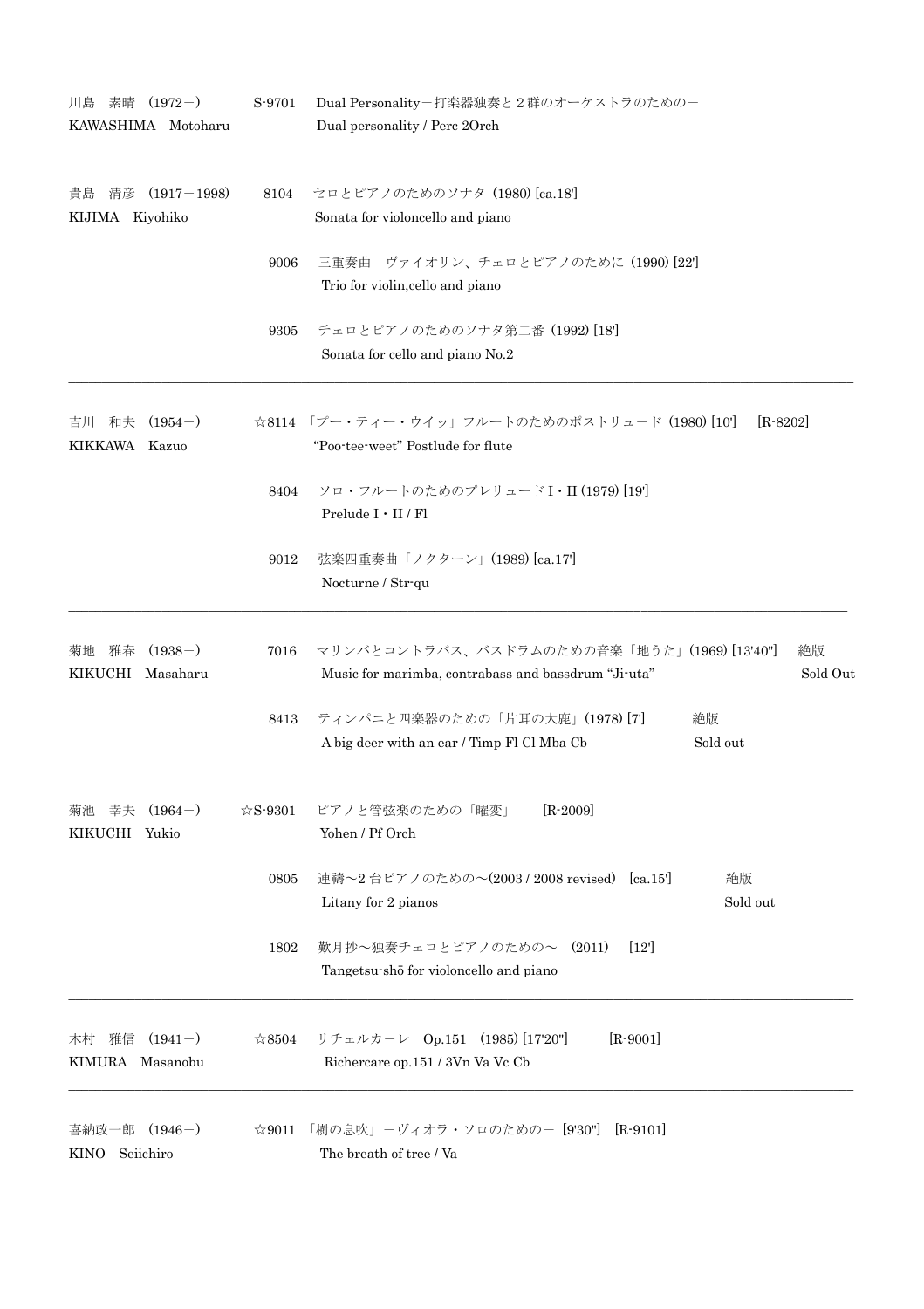|                                             | 9409           | 「クロノーII」マリンバとフルート、コントラバスの為の [15'30"]<br>絶版<br>Sold out<br>Chrono-II / Mba Fl Cb                                          |
|---------------------------------------------|----------------|--------------------------------------------------------------------------------------------------------------------------|
|                                             | $\approx 0106$ | 「樹映」-2本のフルートと2本のアルトフルートの為の- [9]<br>$[R-2003]$<br>絶版<br>The tree which reflects in the stream / 2 Fl 2 Alt-fl<br>Sold out |
|                                             | 0904           | 湧水の樹 [12]<br>The tree on side of spring water / Str-qu                                                                   |
|                                             | 1803           | そよぐ樹 (2013) [11]<br>The tree rustle in the wind / Va Mba                                                                 |
| $(1966-)$<br>大輔<br>木下<br>KINOSHITA Daisuke  | $\approx$ 1103 | ゆがんだ十字架のヴァリアントーピアノ独奏のための (2008) [13']<br>$[R-2012]$<br>Les variants d'une croix deformee pour piano seul                 |
|                                             | $\approx$ 1302 | 三つの女の歌 [20]<br>$[R - 2014]$<br>Trois melodies feminines / Fvo Pf                                                         |
|                                             | $\approx$ 1503 | 追分-無伴奏チェロのための- [8'30"]<br>$[R-2015]$<br>Oiwaké:fantasie pour violoncelle seul                                            |
|                                             | 1601           | 晴れた日の記憶ークラリネットとピアノのためのー [9'30"]<br>Memoires des jours ensoleilles pour clarinette et piano                               |
|                                             | 1702           | 影―ヴィブラフォンとドラムのための― [9']<br>Skyggen: for Vibrafon og Trommer / Vib Snare-drum 6Tom-tom                                    |
| 牧子<br>$(1956-)$<br>木下<br>KINOSHITA Makiko   | 8613           | ピアノ組曲「夢の回路」(1986)[16'30"]<br>Piano suite "Circuit of dreams" / Pf                                                        |
|                                             | 0506           | ふるえる月 [10']<br>絶版<br>Sold out<br>The trembling moon<br>/3Vib (with Glockenspiel Tree chime Chromatic gong Tam-tam) Mba   |
| 桐山 紘一<br>$(1941-)$<br>KIRIYAMA Koichi       | 1104           | ヴァイオリンとピアノのためのソナタ (2009) [18]<br>Sonata for violin and piano                                                             |
|                                             | 1804           | $(2017)$ [18]<br>詩<br>唯円<br>歎異抄<br>歌曲<br>TANNISHO / Vo Pf                                                                |
| $(1959-)$<br>恒人<br>北浦<br>KITAURA<br>Tsuneto | 9410           | 空間構造 IV (打楽器独奏のための) [23'30"]<br>絶版<br>Sold out<br>The structure of space IV / Perc                                       |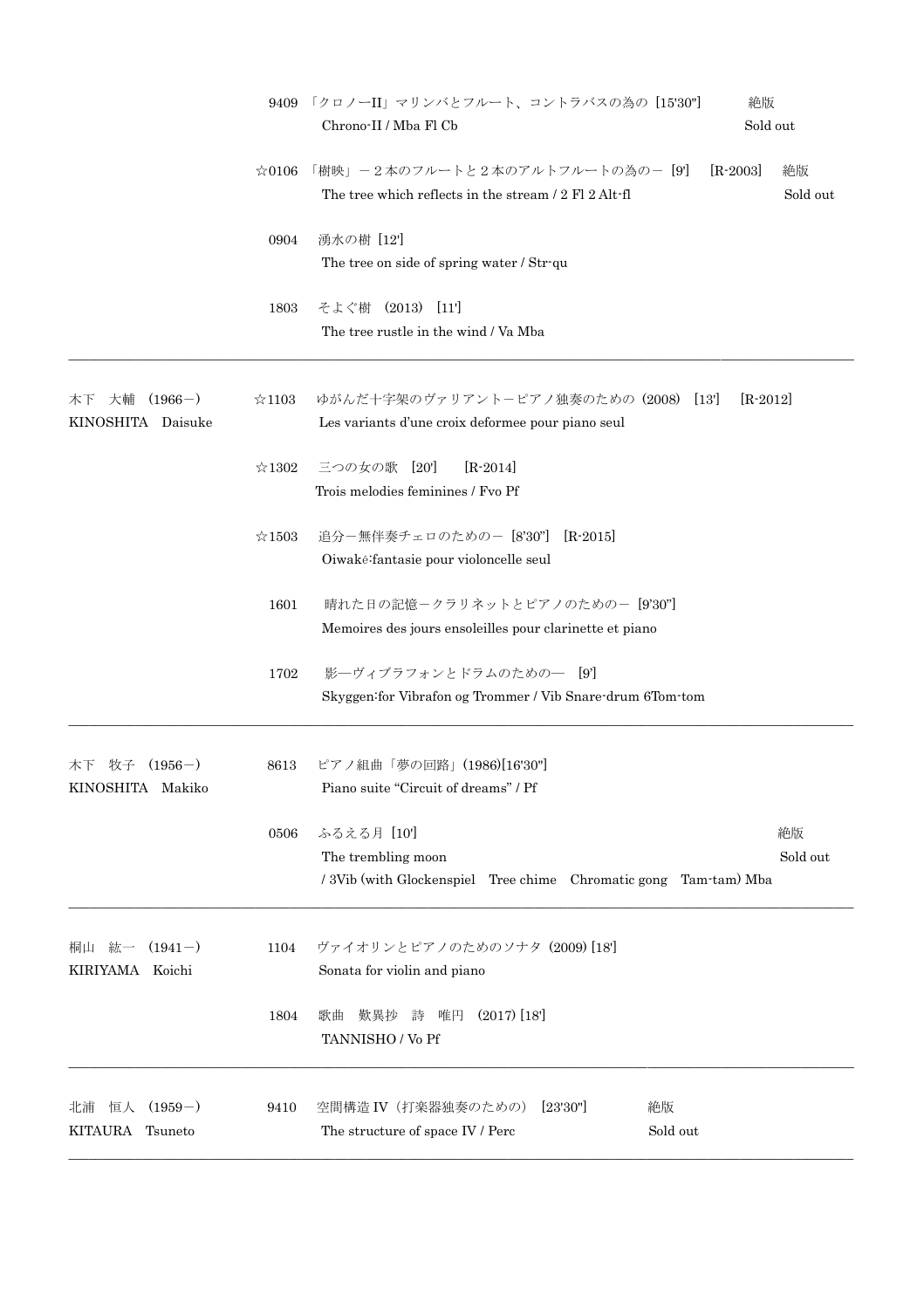| 北爪 道夫 (1948-)<br><b>KITAZUME</b><br>Michio       |                | 7602 「シャドウズ I」-9 つの金管楽器のための- (1975) [9']<br>"Shadows I" for 9 brasses / 3Trp 3Trb Hrn 2Tb      |
|--------------------------------------------------|----------------|------------------------------------------------------------------------------------------------|
|                                                  | S-9002         | サイド・バイ・サイドー打楽器とオーケストラのためのー (1987) [10]<br>Side by side-for percussion and orchestra            |
| 北爪やよひ (1945ー)<br>KITAZUME Yayoi                  |                | ☆7704 ディープ・ブルー・スカイ (1977) [10'15"] [R-8001]<br>Deep $\cdot$ blue $\cdot$ sky / Ob 2Vn Va Vc Pf |
|                                                  | 7909           | インナースペース (1978) [12]<br>Inner space / 2Pf                                                      |
|                                                  | 9512           | エネクV マリンバ奏者とコントラバスのための [15']<br>Enek V / Mba Cb                                                |
|                                                  | 0405           | エネク VIII 2本のサキソフォンのための [15']<br>Enek VIII for 2 saxophones / 2 Alt-sax                         |
| 清川 愼一 (1945-2009)<br>KIYOKAWA Shin-ichi          | 0308           | チェロとピアノの為の三章 [24]<br>Three Chapters for Cello and Piano                                        |
|                                                  | 0507           | コンチェルティーノ フルートとピアノの為の [12']<br>Concertino for Flute and Piano                                  |
|                                                  | 0905           | チェロソナタ「若き日に」[26]<br>Cello sonata "My younger days" / Vc Pf                                     |
| $(1928-)$<br>稔<br>小橋<br><b>KOBASHI</b><br>Minoru | 7715           | 阿呍 (1975)<br>絶版<br>A Hun / 5Timp<br>Sold out                                                   |
|                                                  | 7810           | バリトンと5人のパーカッションのための「鬼女」(1975)<br>"Kijo" A demon woman / Bar 5Perc-ist                          |
|                                                  | 7915           | かむなび (1978)<br>Kannabi / 7Perc-ist                                                             |
|                                                  | $\approx 8103$ | レクイエム (1980) [13'30"]<br>$[R-8201]$<br>Requiem / 4Perc-ist                                     |
|                                                  | 8206           | ギターのための晩歌 (1980) [ca.9]<br>絶版<br>Banka / Guit<br>Sold out                                      |
| $(1960-)$<br>小林<br>聡<br>KOBAYASHI Akira          | $\approx 9213$ | 玲瓏 (1981) [5]<br>$[R-9301]$<br>絶版<br>Reiro / Pf<br>Sold out                                    |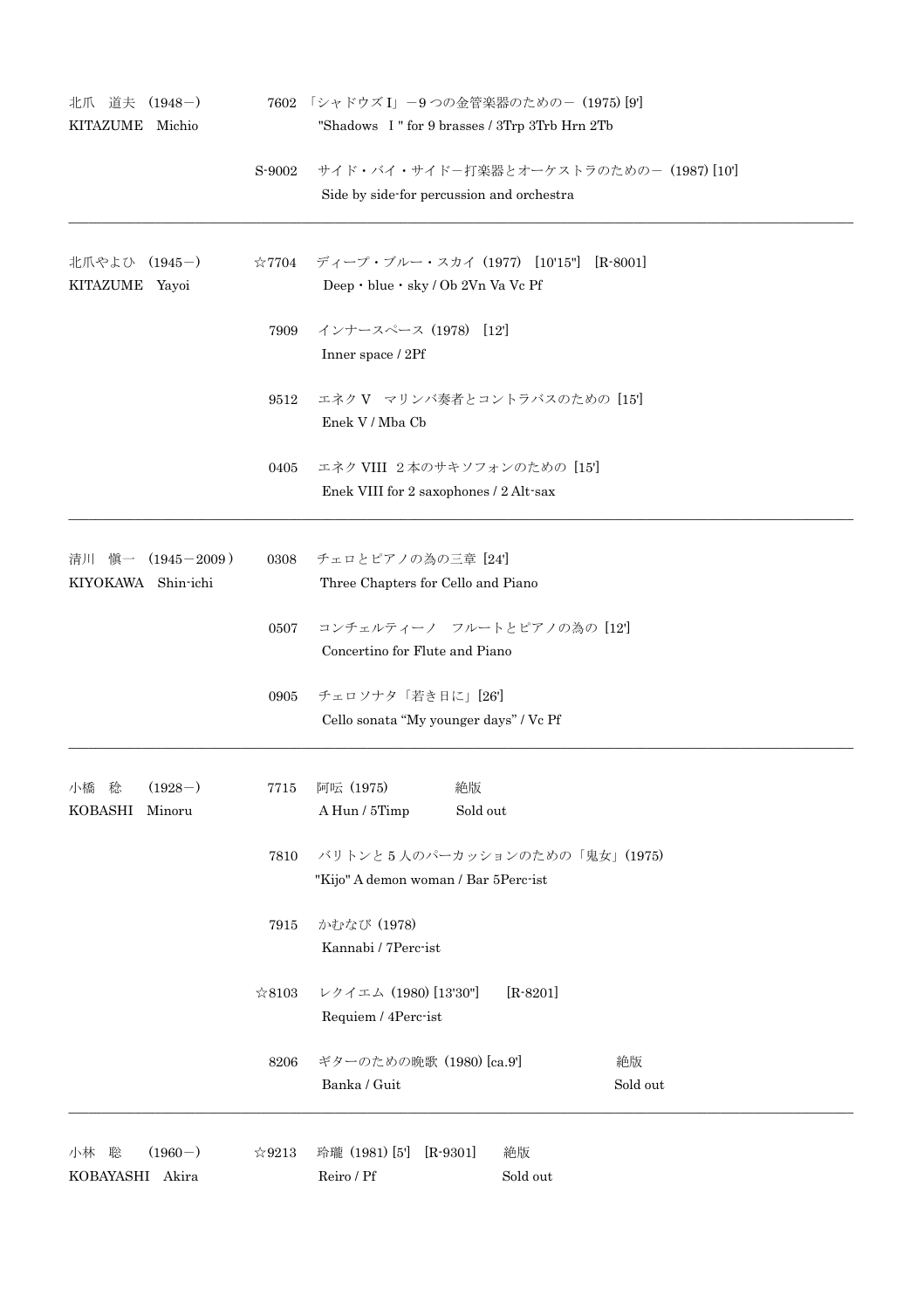|                                            | $\approx 9606$ | ピアノのための「鏡」 [6']<br>$[R-9801]$<br>Kagami / Pf                                                            |
|--------------------------------------------|----------------|---------------------------------------------------------------------------------------------------------|
|                                            | S-0001         | オーケストラのための「コンステーション」<br>"Constellation" for orchestra                                                   |
|                                            | $\approx 0205$ | 春の歌 (1993) [8'20"]<br>$[R-2003]$<br>Songs of spring / Sop Pf                                            |
|                                            | 0606           | ピアノのための「グラス・スワン」 [7]<br>"Glass swan" for piano                                                          |
|                                            | 0806           | ハープのための「ジェイド」 (2007) [ca.6']<br>Jade / Hp                                                               |
| 小林 隆一 (1958-)<br>KOBAYASHI Ryuichi         | 1601           | 2つの夜想曲~ピアノの為の [ca.9']<br>2 Nocturnes for piano                                                          |
|                                            | 1805           | 《広島頌》ピアノの為の (2015)[13]<br><b>《ODE TO HIROSHIMA》 for Piano</b>                                           |
| $(1929 - 2009)$<br>小林 新<br>KOBAYASHI Arata | 7309           | 弦楽四重奏曲 (1962) [15]<br>Quartuor pour 2 violons, alte et violoncelle                                      |
|                                            | $\approx 8220$ | チェロとピアノのためのソナタ (1978) [19'30"]<br>$[R - 8301]$<br>Sonata for violoncello et piano                       |
|                                            | $\approx 9212$ | $[R-9501]$<br>オンド・マルトノによる三つの領域への拡がり (1990) [15]<br>The stretch toward three domains with ondes martenot |
|                                            | ☆9910          | $[R - 2001]$<br>ヴィオラとピアノのためのディアローグ [15]<br>Dialogue for Viola and Piano                                 |
|                                            | $\approx 0309$ | 笙とマリンバによる音容<br>$[R-2005]$<br>The figure of sound / Sho Mba                                              |
|                                            | 0708           | フルートと10弦のギターのためのディアローグ<br>Dialogue for Flute and Guitar of ten chords                                   |
| 小林健一郎<br>$(1930-)$<br>KOBAYASHI Ken-ichiro | 7811           | フルート独奏のためのテンタティオ (1973) [12'30"]<br>絶版<br>Tentatio / Fl<br>Sold out                                     |
| 河内 琢夫 (1963-)<br>KOCHI Takuo               | 1806           | 風、河そして星々~弦楽四重奏のための 2014(2016) [13']<br>"Wind, river and stars" for string quartet                       |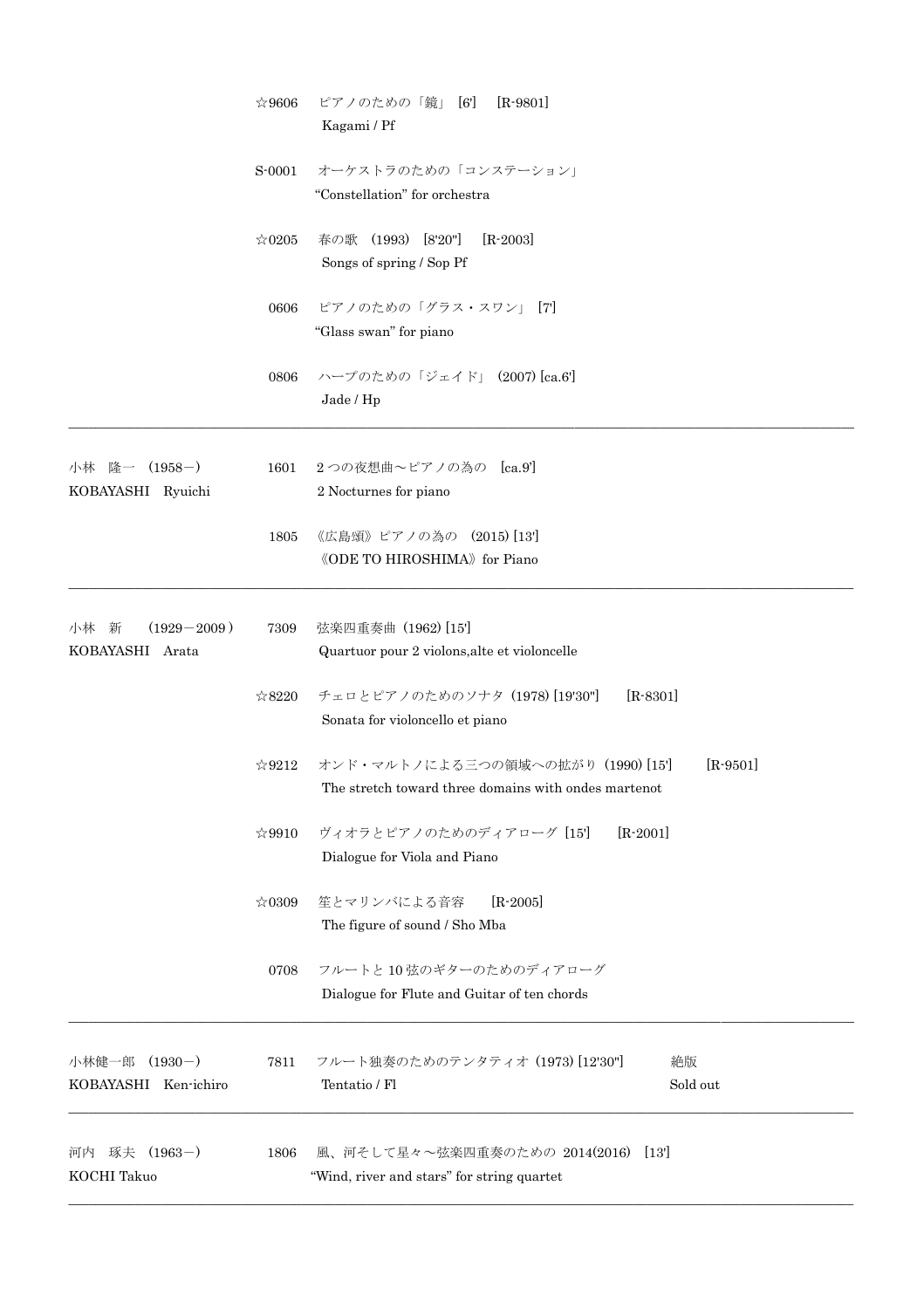| 小出<br>稚子<br>$(1982-)$<br>KOIDE Noriko                   | S-0701         | ケセランパサラン<br>Keselanpatharan / Orch                                                      | 絶版<br>Sold out                         |                |
|---------------------------------------------------------|----------------|-----------------------------------------------------------------------------------------|----------------------------------------|----------------|
| 糀場富美子<br>$(1952-)$<br>KOHJIBA<br>Tomiko                 | S-0601         | 未風化の7つの横顔 ピアノとオーケストラのために<br>Sept profils non erodes pour piano et orchestre             |                                        |                |
| 小島有利子<br>$(1962-)$<br>KOJIMA Hase Yuriko                | $\approx 9807$ | エクラ・デュ・ソワール (1977) [7]<br>Eclat du soir / Vn Vc Pf                                      | $[R - 2002]$                           |                |
|                                                         | 0206           | 「水月」二十絃独奏の為の [10']<br>"Water-Moon"f or solo twenty-string koto                          |                                        |                |
| 小鍛冶邦隆<br>$(1955-)$<br>KOKAJI Kunitaka                   | 8912           | Song of love / Str-qu Vo                                                                | 「愛の歌」-弦楽四重奏とヴォーカルのために- (1989) [ca.12'] | 絶版<br>Sold out |
| $(1900 - 1975)$<br>小松<br>清<br><b>KOMATSU</b><br>Kiyoshi | 7113           | 仏訳短歌九首<br>Neuf Tankas / Sop Pf                                                          | 絶版<br>Sold out                         |                |
| $(1931 - 2016)$<br>小森<br>昭宏<br>KOMORI Akihiro           | 7012           | (1958)<br>一日の物語(イ)<br>$(\Box)$<br>Stories of a day (a) (b) $/$ Sop Pf                   | [3]                                    |                |
|                                                         | 7116           | 日本舞踊の為の組曲「夜の太鼓」(1955)<br>Suite for Japanese dance "Drums in the night" / Orch           |                                        |                |
|                                                         | $\approx 7301$ | 打楽器奏者のためのプサルテリウム (1973) [11'45"]<br>Psalterium for percussionists $/5 \sim 10$ Perc-ist | $[R - 8002]$                           |                |
|                                                         | 8517           | ダビデの琴 [ca.11']<br>Lyra Davidis / Mba 6Perc-ist                                          |                                        |                |
| $(1972-)$<br>俊明<br>小森<br>KOMORI Toshiaki                | 9911           | [4'30']<br>夜の瞬間<br>Moments of the night / Pf                                            |                                        |                |
|                                                         | 0207           | ル・コルビュジェの為の休息[12]<br>Repos pour Le Corbusier pour piano                                 |                                        |                |
|                                                         | $\approx 0508$ | コンポジション [14'] [R-2012]<br>Composition for violin and piano                              |                                        |                |
|                                                         | 1807           | ピアノ三重奏曲「希望の時代」(2014) [12']<br>Piano Trio "The Age of Hope"                              |                                        |                |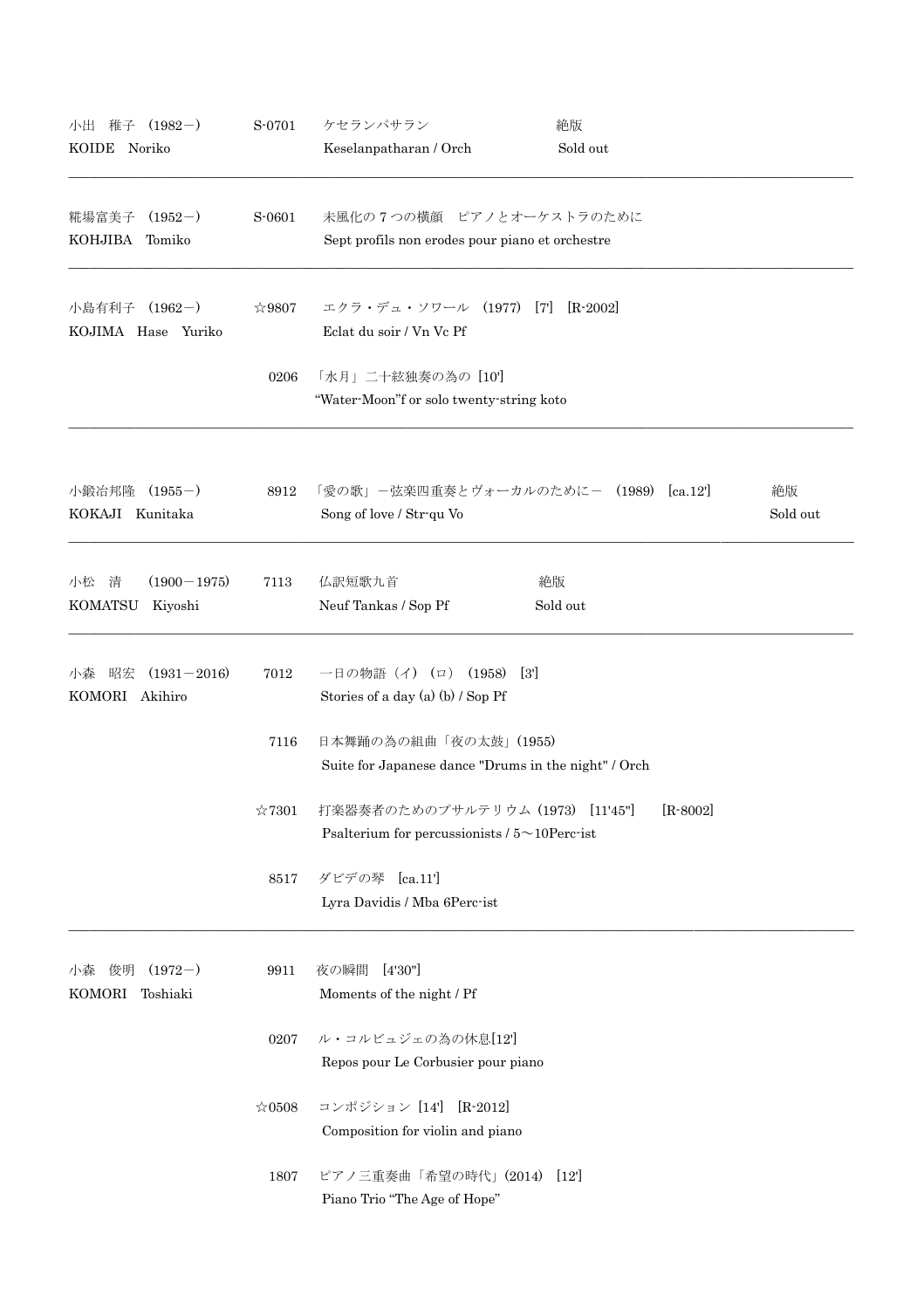| $(1957-)$<br>近藤<br>春恵<br>KONDOH Harue | $\approx 9101$ | オーボエとピアノの為の詩曲 (1989) [17]<br>$[R-9201]$<br>Poema / Ob Pf                                                 |
|---------------------------------------|----------------|----------------------------------------------------------------------------------------------------------|
|                                       | 9306           | 独奏尺八の為の音楽 (1992) [11'30"]<br>絶版<br>Music for shakuhachi solo<br>Sold out                                 |
|                                       | $\approx$ 9704 | モノ・ドラマ「居酒屋お伽噺ー道行き」 [21]<br>$[R-9801]$<br>絶版<br>Monodorama "Gemeunsamer Weg" / Mez(or Bar) Pf<br>Sold out |
|                                       | $\approx 0007$ | 詩曲 II-ピアノの為の [10] [R-2002]<br>Poema II per pianoforte                                                    |
|                                       | 0406           | モノ・ドラマ「居酒屋お伽噺–蝉酒」[9]<br>Monodorama "Izakaya otogi banashi semizake" / Mez(or Bar) Pf                     |
|                                       | $*0709$        | 弦楽四重奏の為の"Shighira"<br>$[R - 2009]$<br>Shighira / Str-qu                                                  |
|                                       | 0807           | 三つの歌曲-饒正太郎の詩による(1998 / 2005revised) [14]<br>Three Poems by Shotaro Gyo / Sop Pf                          |
|                                       | $\approx$ 1403 | あかね幻想 [16']<br>$[R - 2017]$<br>Madder Fantasy / Sop 20-gen                                               |
|                                       |                | 1603 Moh-Ahibi II for Violin and Sanshin [10]                                                            |
| $(1965-)$<br>近藤<br>浩平<br>KONDO Kohei  | 0509           | 歌曲集「うみ山のあいだ」 [10']<br>From the sea to the mountain / Sop Ob                                              |
| 小西奈雅子 (1945-)<br>KONISHI Nagako       | $\approx 8011$ | グレイヴポースト(墓標) (1977) [9'14"] [R-8101]<br>Grave post / 2Sop 2Mez 2Alt                                      |
|                                       | 8107           | カルナーI (1977) [13'20"]<br>Karuna I / Shaku Vn Va Vc Hp                                                    |
|                                       | 8315           | 夜の歌 (1982) [12'50"]<br>Misty poem / Alt-fl Hp                                                            |
|                                       | 9412           | 白の彼方へ [9'50"]<br>絶版<br>Away the white / Cl Va Pf<br>Sold out                                             |
|                                       | 0208           | 「春は曙」クラリネットアンサンブルのための (2001)<br>[6'20"]<br>Dawn for clarinet ensemble / 5 Cl                             |

 $\_$  ,  $\_$  ,  $\_$  ,  $\_$  ,  $\_$  ,  $\_$  ,  $\_$  ,  $\_$  ,  $\_$  ,  $\_$  ,  $\_$  ,  $\_$  ,  $\_$  ,  $\_$  ,  $\_$  ,  $\_$  ,  $\_$  ,  $\_$  ,  $\_$  ,  $\_$  ,  $\_$  ,  $\_$  ,  $\_$  ,  $\_$  ,  $\_$  ,  $\_$  ,  $\_$  ,  $\_$  ,  $\_$  ,  $\_$  ,  $\_$  ,  $\_$  ,  $\_$  ,  $\_$  ,  $\_$  ,  $\_$  ,  $\_$  ,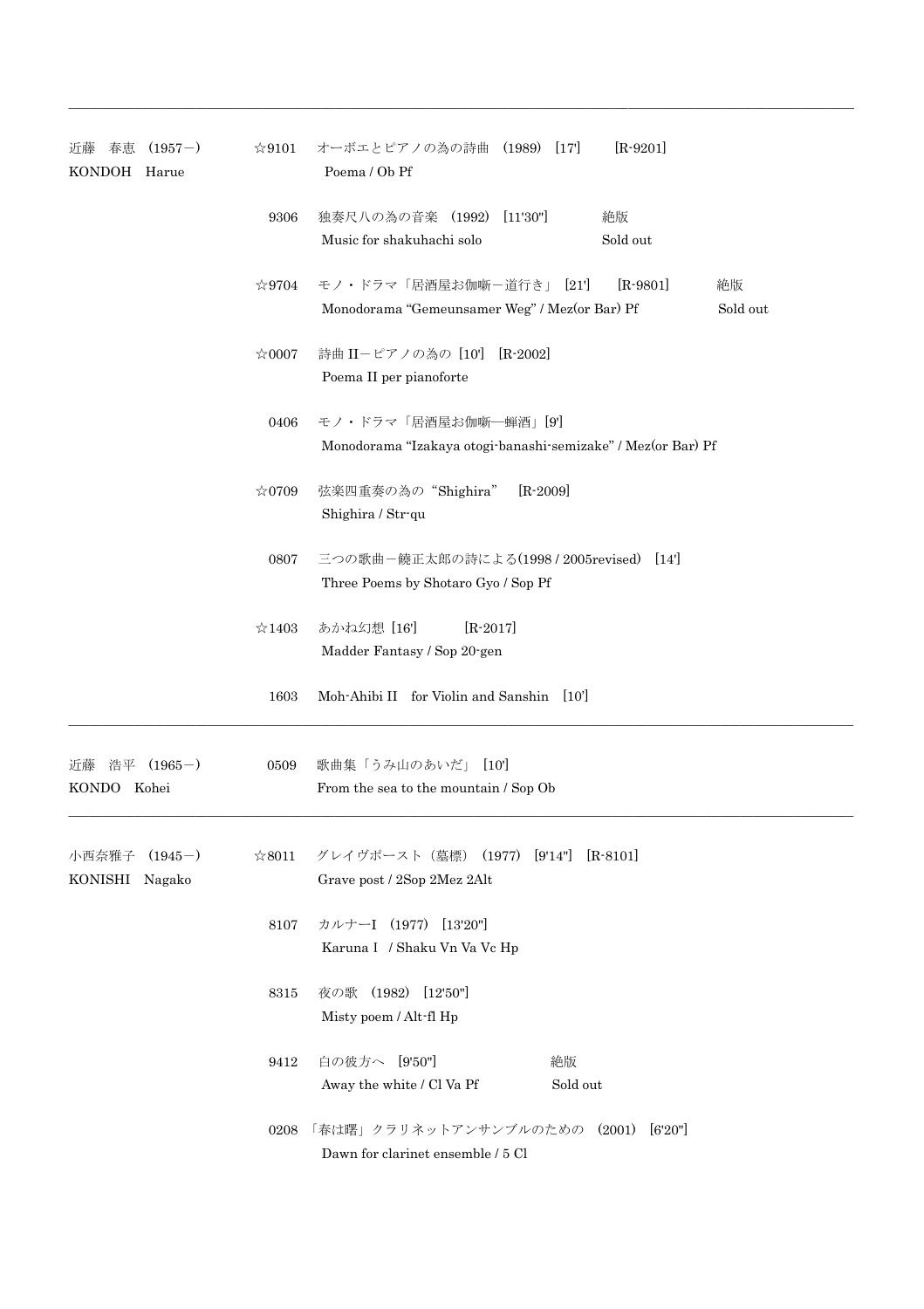|                                                 | 0906           | 海界へ~ピアノソロのための~ [10']<br>For the sea border $\sim$ for piano solo                                     |
|-------------------------------------------------|----------------|------------------------------------------------------------------------------------------------------|
| $(1933-)$<br>金光威和雄<br>KONKOH Iwao               | $\approx 9010$ | "Iwahna aqua d'amapon"-弦楽四重奏のための二章- [R-9101]<br>Iwahna aqua d'amapon two chapters for string quartet |
|                                                 | 9307           | 「竝」-4人の奏者による協奏的独奏- [17]<br>$Hei-Soli$ concertato for 4 players / Pf Fl(Alt-fl) Vc Perc-ist           |
|                                                 | 9513           | 「酌」-独奏ヴィオラのための二章- (1994) [15'30"]<br>"Shaku" 2 movements for solo viola                              |
| 聰夫 (1933-)<br>神良<br>KOHRA Toshio                | $\approx 8002$ | 弦楽六重奏曲 (1979) [23]<br>$[R-8101]$<br>Streichsextett / 2Vn 2Va 2Vc                                     |
|                                                 | 8113           | 金管四重奏曲 (1972) [ca.13']<br>Quartette fur Blechblaser / 2Trp 2Trb                                      |
| $(1940-)$<br>泰雄<br>小菅<br><b>KOSUGE</b><br>Yasuo | 0310           | ピアノのための三章(神秘・歌・波)[10']<br>3 Chapters for piano                                                       |
| $(1957-)$<br>甲田<br>潤<br>KOUDA Jun               | ☆9411          | $[R-2001]$<br>ピアノのための変容 [ca.13']<br>Metamorfosi / Pf                                                 |
|                                                 | 9705           | フルート・25 絃筝とマリンバのためのラプソディー [14'30"]<br>Rapsodia per flauto grande, koto 25 corde e marimba            |
| 小山薫<br>$(1955 - 2006)$<br>KOYAMA Kaoru          | S-9202         | "Kira"-横笛とオーケストラのためにー<br>Kira / Yokobue Orch                                                         |
| 小山 和彦<br>$(1964-)$<br>KOYAMA Kazuhiko           | 0710           | 独奏テューバのための3章 [8]<br>3 Movements for tuba solo                                                        |
| 秀爾<br>$(1938-)$<br>小櫻<br>KOZAKURA Schuji        | 0008           | クラリネットとピアノのための群生海<br>[12'50"]<br>Gunjokai for clarinet and piano                                     |
|                                                 | ☆0408          | マンドリンとピアノのための煩悩林 [14'12"]<br>$[R - 2008]$<br>Bonno-rinfor mandolin and piano / Mnd Pf                |
|                                                 | 0808           | 篠笛と琵琶のための絃奥 (2006)<br>[12'16"]<br>$[R-2010]$<br>Gen-o / Shino Biwa                                   |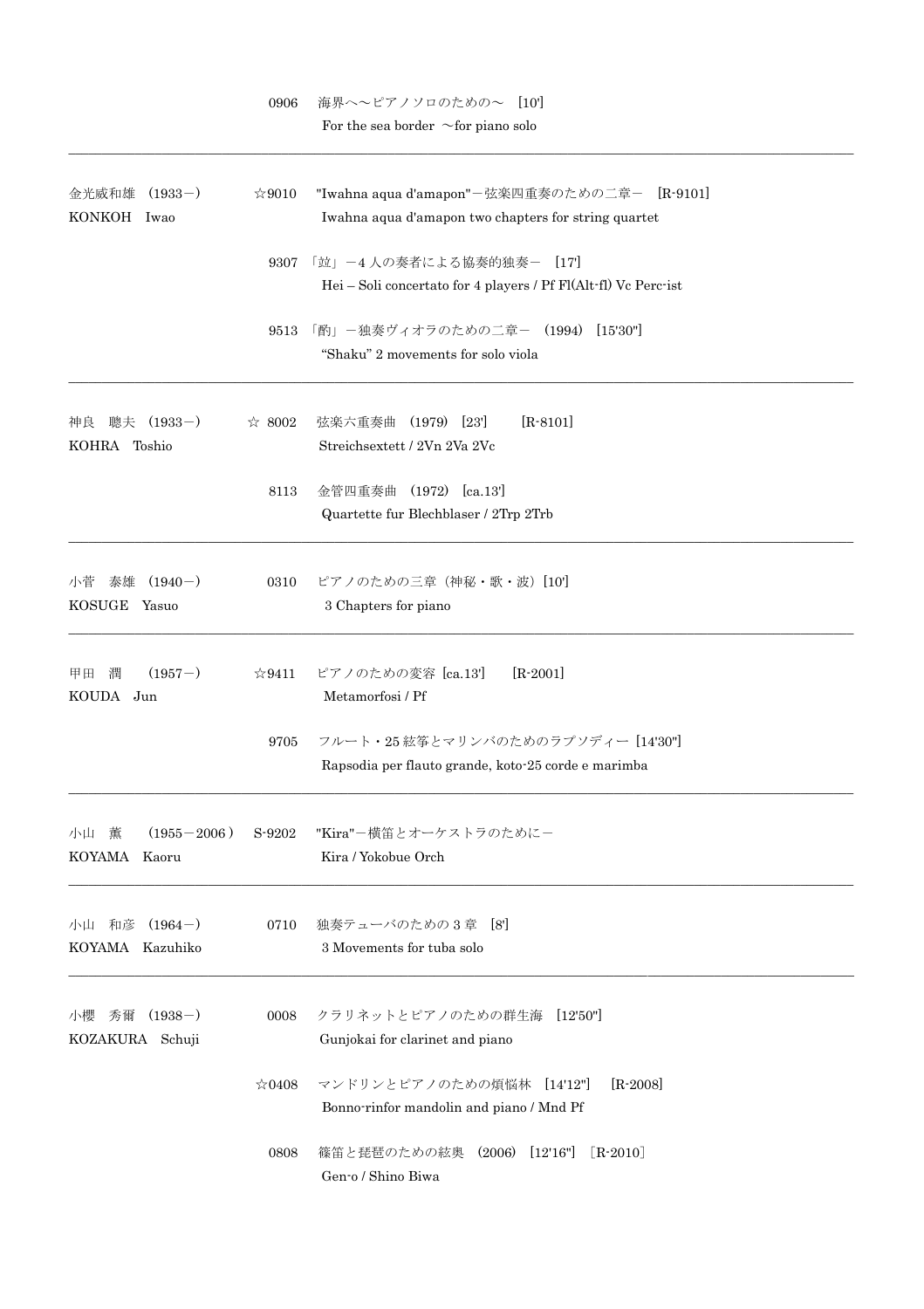|                                                 | 1105           | 尺八と筝のための三つの小品 (2006) [16'24"]<br>Shaku, Sho<br>Three short pieces for shakuhachi and koto                                  |
|-------------------------------------------------|----------------|----------------------------------------------------------------------------------------------------------------------------|
|                                                 | $\approx 1404$ | 二面の二十五絃筝の為の天空 [8'32"]<br>$[R-2015]$<br>"The Sky" for two 25-string gensos"                                                 |
|                                                 | 1703           | 二十五絃箏のための「出会い=別れ」<br>$[12'30'']$<br>"Meeting and Parting" for 25-gensô                                                     |
| 直<br>$(1958-)$<br>久木山<br>KUKIYAMA Naoshi        | 8713           | 「羽」 - ヴァイオリンとピアノの為の - (1981) [8'30"]<br>Plumage / Vn Pf                                                                    |
|                                                 | 0107           | リーフ [11'03"]<br>Leaf / Vn Vc Pf                                                                                            |
| $(1934 - 2017)$<br>賢一<br>熊谷<br>KUMAGAI Ken-ichi | 8308           | マンドリンオーケストラのためのバラード No.4「河の詩」<br>[19'40"]<br>(1981)<br>絶版<br>Sold out<br>Ballad no.4 "A river poem "for mandolin orchestra |
|                                                 | 9808           | 独唱曲集「三人の女のバラード」 [ca.20']<br>The ballad the three women / F-vo                                                              |
| $(1935-)$<br>熊木<br>衛<br>KUMAKI Mamoru           | $\approx 7106$ | 歌曲集「八木重吉詩集より」(1971)<br>$[R - 8602]$<br>Songs from poem of Jyukichi Yagi / Sop Pf                                           |
| $(1952-)$<br>熊田 洋<br>KUMATA Hiroshi             | 9014           | わたりどり(1988)[ca.14]<br>Zugvogel / Va Indian-harmonium                                                                       |
| $(1958-)$<br>国枝 春恵<br>KUNIEDA Harue             | $\approx 8709$ | 「エレヴァシオン II」-五人の奏者のための- (1985) [10']<br>$[R-8801]$<br>絶版<br>Elevation II / Fl Cl Cb Mba Perc<br>Sold out                   |
|                                                 | $\&9117$       | 「エレジー」独奏チェロのための (1990) [8]<br>$[R-9601]$<br>Elegy / Vc                                                                     |
|                                                 | 9912           | 「セレナーデ」ーソプラノとハープのためのー [ca.10']<br>Serenade / Sop Hp                                                                        |
| 倉知 竜也<br>$(1962-)$<br>KURACHI Tatsuya           | 9308           | サクソフォン四重奏曲第2番「2つの織りなされた言葉」<br>[15]<br>Saxophone Quartet No.2 "2 Languages of fabric"                                       |
| 倉内 直子<br>$(1963-)$<br>KURAUCHI Naoko            | $*0009$        | トリプティクーギター独奏のための [9]<br>$[R-2001]$<br>Triptych / Guit                                                                      |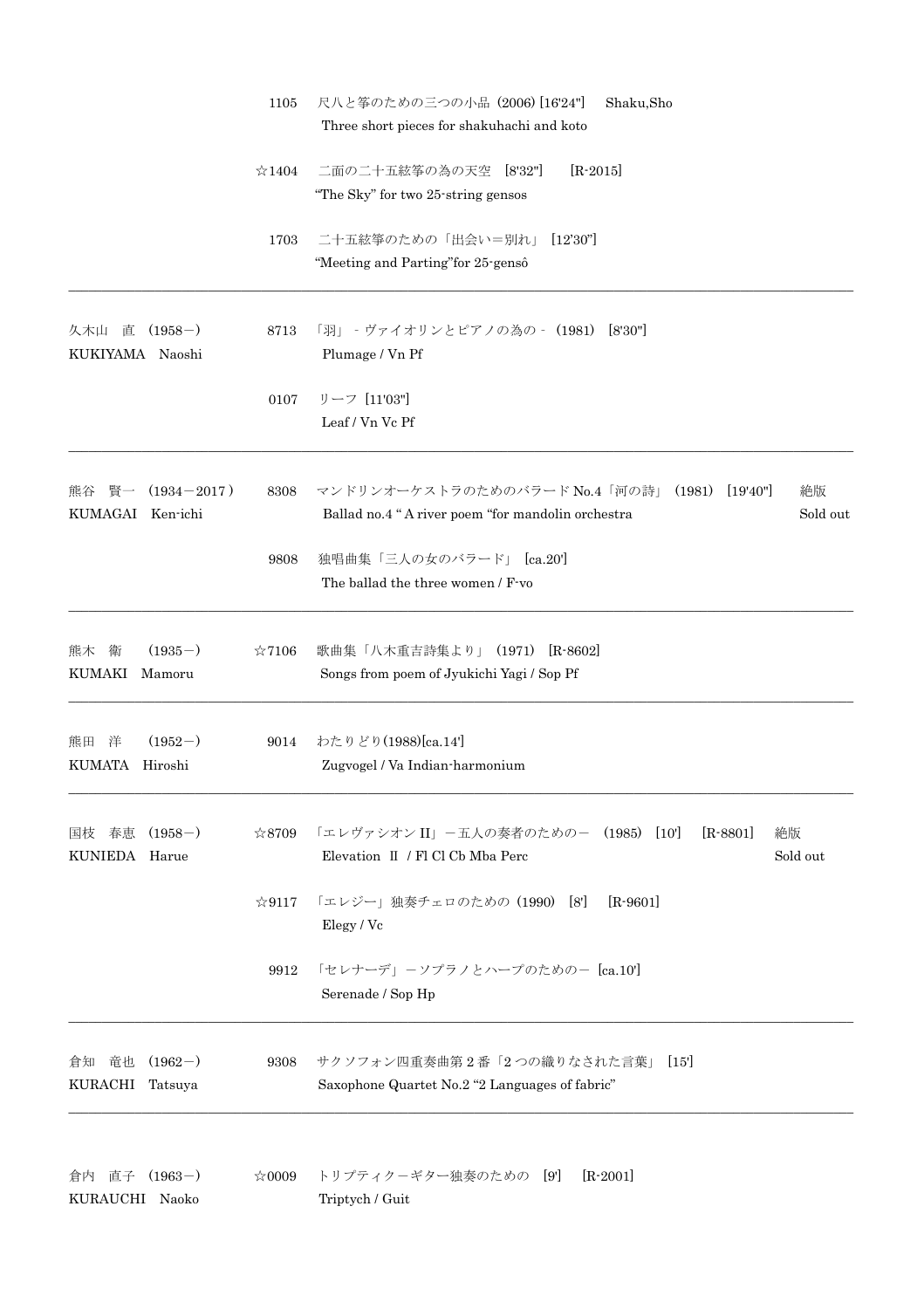|                                                    | $\approx 0209$ | 「ドリーミング」打楽器独奏のための (2002) [8'30"] [R-2004]<br>Dreaming / Perc                                          |
|----------------------------------------------------|----------------|-------------------------------------------------------------------------------------------------------|
|                                                    | $\approx 0711$ | 再生-4人の打楽器奏者のための [10'] [R-2008]<br>Resurrection / 4Perc-ist                                            |
|                                                    | $\approx 1002$ | 「植物相-波動の変換」-弦楽四重奏のための [R-2011]<br>Flora – The transformation of the pulsation / Str-qu                |
|                                                    | 1808           | 解放-4人の打楽器奏者のための (2014) [6'20"]<br>Liberation / 4Perc-ist                                              |
| くりもとようこ(1951-)                                     | 7607           | Breathing space / Pf (1975)                                                                           |
| KURIMOTO Yoko                                      | ☆8403          | June end songs / Alt-rec, Guit $(1982)$ [ca. 11'] [R-8501]                                            |
|                                                    | 8608           | 盗まれた足音 (1984) [11'~12']<br>Stolen foot-steps / 2erc-ist                                               |
|                                                    | $\approx 9005$ | $[R-9201]$<br>向う側 (1990) [10'45"]<br>絶版<br>Over there / 6 Picc<br>Sold out                            |
|                                                    | $\approx 9514$ | Unison (1994) [9]<br>$[R-9601]$<br>Bn, Pf                                                             |
|                                                    | $\approx 0407$ | $[R-2006]$<br>愛の歌 [10']<br>Bn, Pf<br>絶版<br>Sold out<br>Love Song                                      |
|                                                    | $\approx 0907$ | 鏡ノ中ノ曼珠沙華<br>$[R - 2010]$<br>Cluster amaryllis in the mirror / Ob Vn Vc                                |
| $(1933 - 2002)$<br>芳光<br>黒髪<br>KUROKAMI Yoshimitsu | 7306           | ピアノ組曲「12の南日本民謡」 (1973)<br>絶版<br>Suite for piano "12 Folk songs in Southern Japan"<br>Sold out         |
|                                                    | 7513           | ピアノのためのソナチネ (1962)<br>Sonatine for piano                                                              |
|                                                    | 7714           | チェロのための変奏曲 (1977)<br>Variation for cello / Vc Pf                                                      |
|                                                    | 8006           | ヴァイオリンとピアノのためのソナタ (1979) [ca.28']<br>Sonata for violin and piano                                      |
|                                                    | $\approx 8214$ | ピアノ組曲「雪祭」-信濃神楽より- (1973) [12'30"]<br>$[R$ -8602]<br>絶版<br>Sold out<br>Suite for piano "Snow festival" |